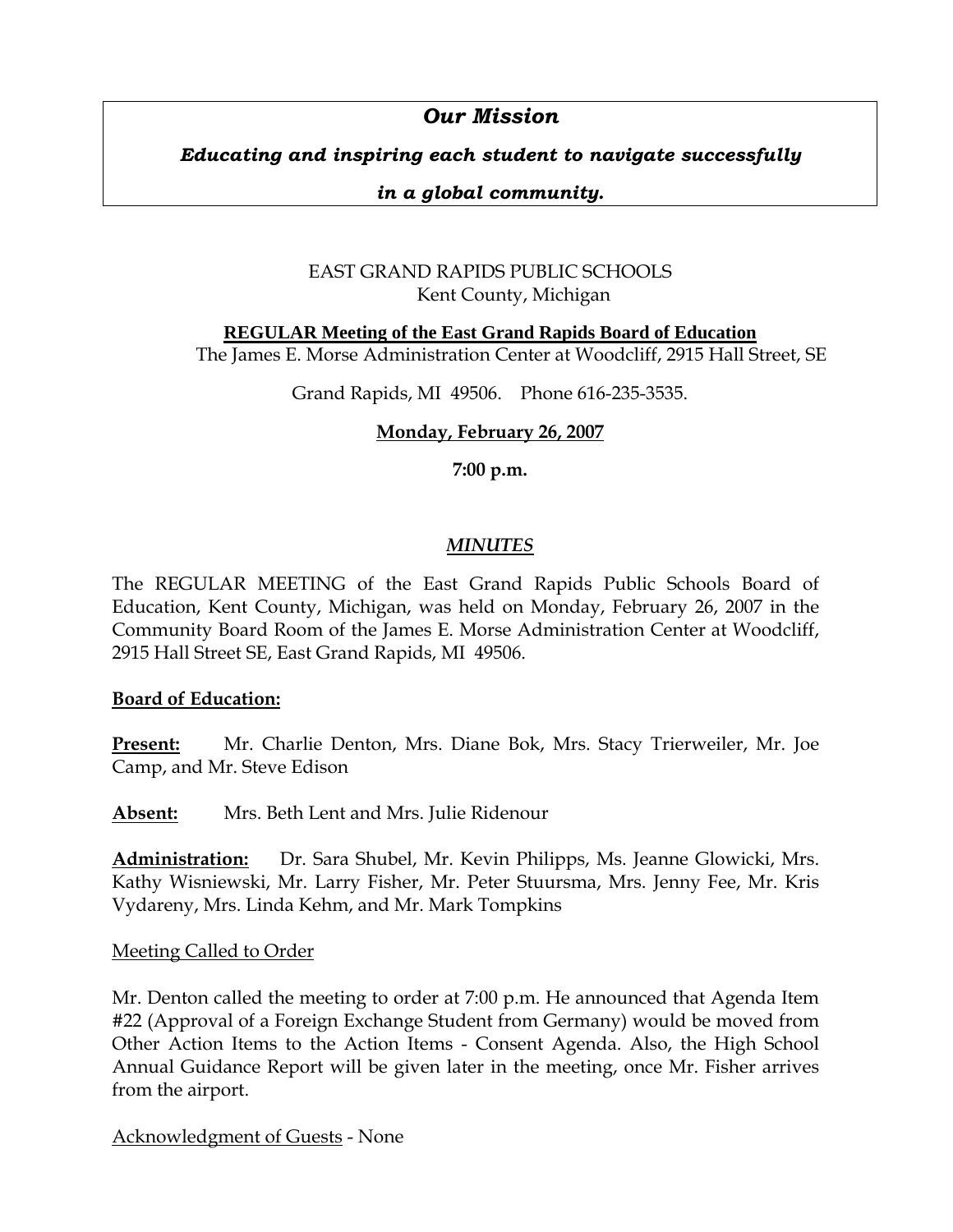Public Comments – Mr. Brian Ellis 45 Brooktree Lane announced that he is running for the school board and is looking forward to the election.

### Board Secretary's Report Communications to and from the Board – Mrs. Trierweiler

Mrs. Trierweiler stated that the Board received a thank you card from Beth Hill (Middle School Special Education) and Chris for the gift certificate to Schuler's following the birth of their son; a thank you card from Bill Behrendt (Middle School Special Education) and Amber for the gift certificate to Schuler's following the birth of their son; thank you notes from all Principals, Assistant Principals and Directors for the gifts in recognition of Principal's Week; and a thank you card from Matthew Putnam (Breton & Lakeside Physical Education) and Kelly for the gift certificate to Schuler's following the birth of their daughter.

### High School Student Council President's Report – Mr. Nathan Stevens

Mr. Stevens said that Kabookie Day went well. Individual class projects have been completed and juniors are in full swing planning prom. The Senior class is looking at commencement and graduation. Sam Wohns and Nathan Stevens are looking for a way to have the Student Council fund various co-curricular projects. Mr. Stevens will bring more information at a later date.

### EGREA President's Report - Mrs. Nancy McSkimming

No report this month.

### *Information Items:*

Report on February Professional Development Days – Mrs. Jeanne Glowicki and Mr. Doug Jenkins

Mrs. Glowicki and Mr. Jenkins presented information on the  $3<sup>rd</sup>$  Annual Professional Development Conference. Overall there were many positive comments on the programming through a Zoomerang survey. Results from the survey will be used to design the conference for next year. She thanked everyone for working together collaboratively on this conference.

### Facilities Update – Mr. Joe Camp

Mr. Camp stated that the first rounds of bids have come in – we will here more information later in the meeting. The Pioneer Auditorium and Wealthy updates will be outstanding. He thanked Patty Temple, Dan Graham and Jon Bowers for their extra work and insight in the projects. The High School will be bid in March and the Middle School bid will be in April. Everything is currently on time and under budget.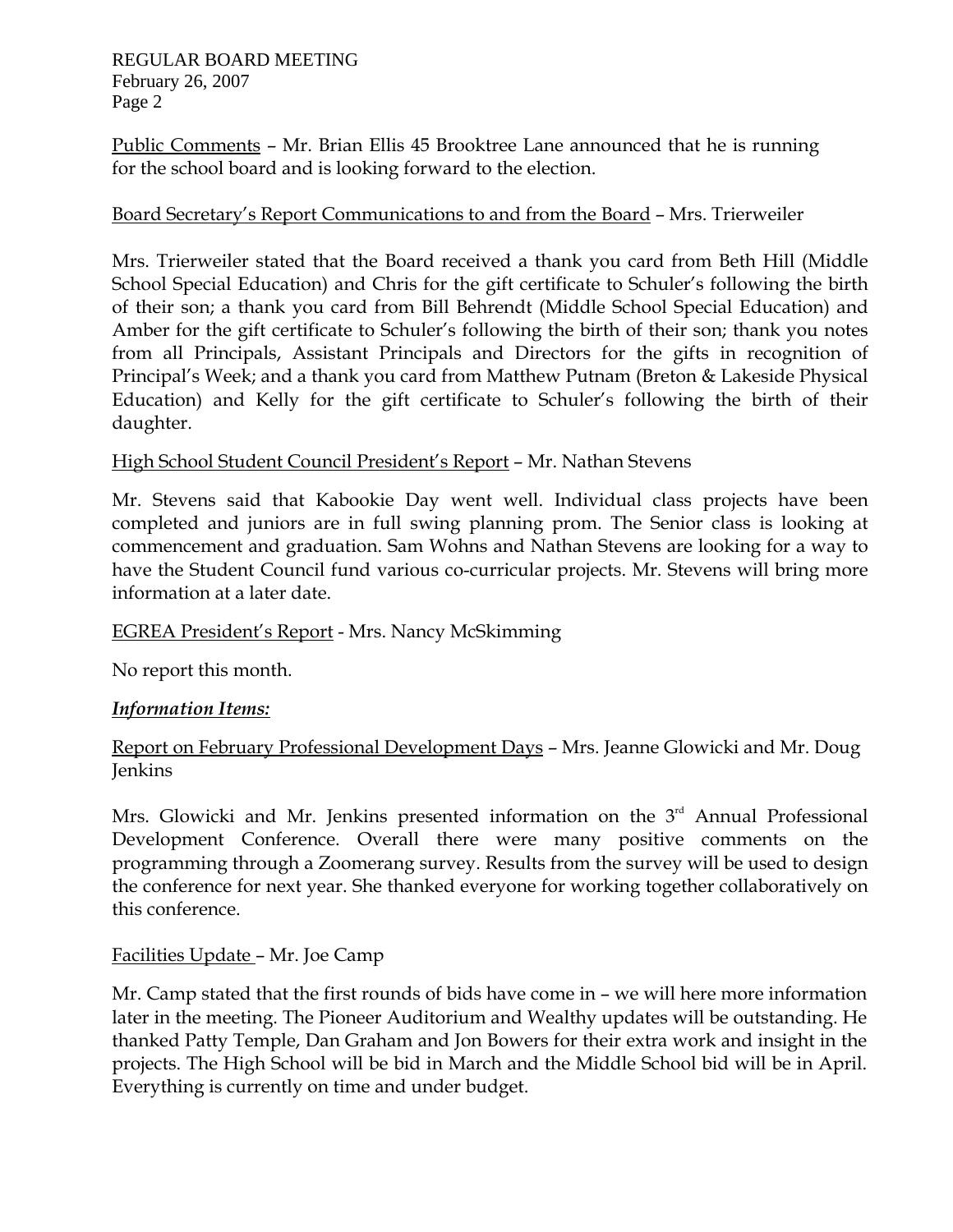Presentation of the East Grand Rapids High School Annual Guidance Report – Mr. Larry Fisher

Mr. Fisher arrived from the airport and presented the High School Annual Guidance Report to the Board. The Board had a few questions and comments. The Board thanked Mr. Fisher and the Guidance Department for the excellent report.

### *Action Items - Consent Agenda:*

| Background: | In order to save time during the meeting, we are using a        |
|-------------|-----------------------------------------------------------------|
|             | Consent Agenda. Items in the Consent Agenda include those       |
|             | that are routine or have been previously discussed by the Board |
|             | of Education. Any Board Member may request to have any          |
|             | item removed for a separate discussion and vote.                |
|             |                                                                 |

Recommendation: Motion to approve items in the Consent Agenda Numbers 10 through \_14 & Number 22 .

Approval of Minutes of REGULAR MEETING of 1/29/07 (Enclosure #10)

Approval of Payment of Bills for January 2007 (Enclosure #11)

Approval of High School Transition Compensation (Enclosure #12)

Approval of Overnight Student Activities (Enclosure #13)

 Background: In accordance with Board of Education Policy #7490, the Athletic Department has an additional trip and overnight athletic activity as outlined in Enclosure #13 for approval by the Board.

Approval of 6 New High School Courses

At the January 29, 2007 the following courses were presented to the Board for review and discussion: French 7-8 Honors; French 9-10 Honors; Latin 5-6 Honors; Latin 7-8 Honors; Digital Photography; and Forensic Science Genetics.

Approval of a Foreign Exchange Student from Germany (Enclosure #22)

The High School Administration recommends that foreign exchange student, Cathleen Dobrowolski, from Germany, be approved for enrollment at East Grand Rapids High School during the 2007-08 school year.

Mr. Camp moved to approve Consent Agenda Items #10-14 & 22. Mrs. Bok seconded the motion. Motion passed 5-0.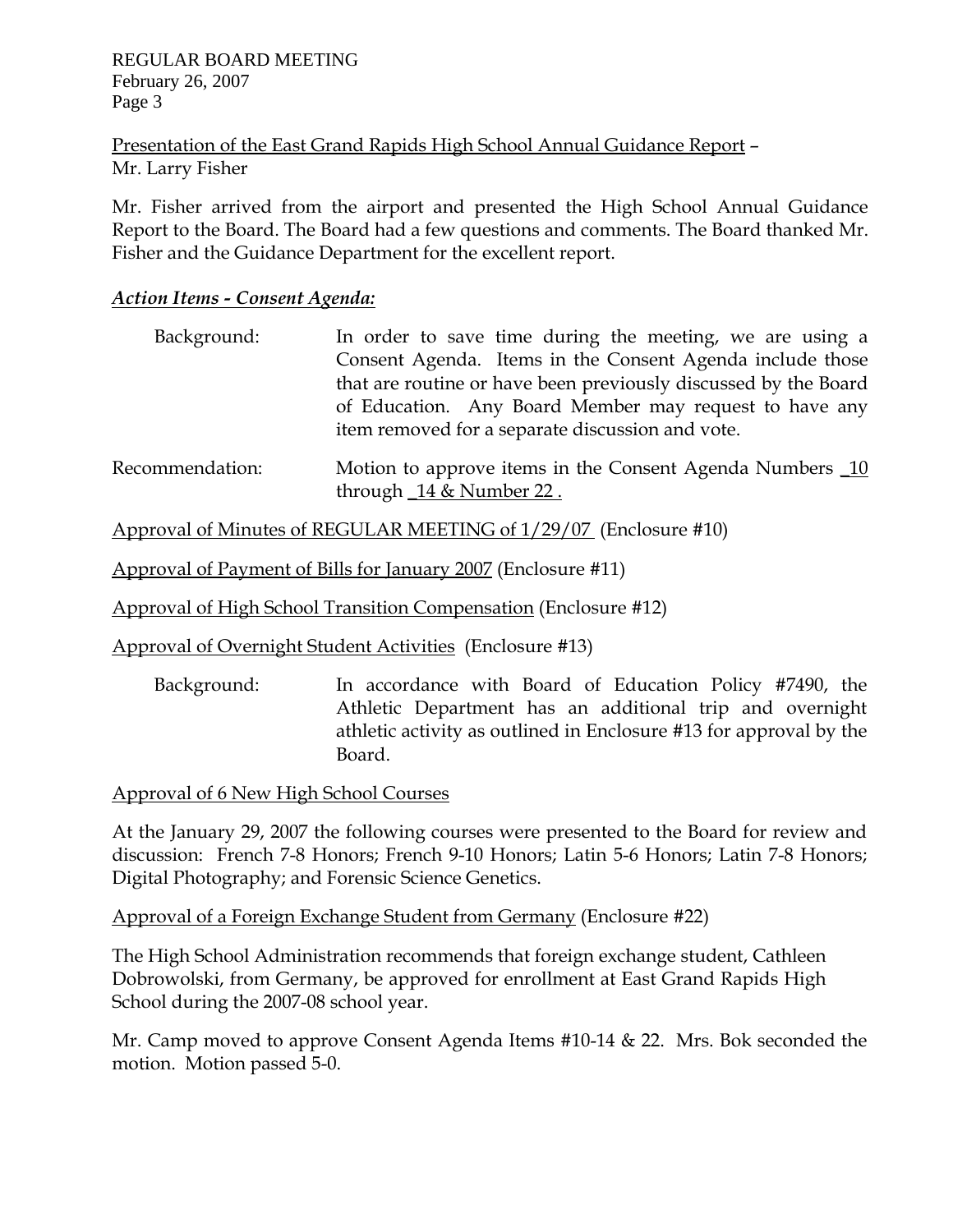# *Other Action Items:*

### Approval of the Schools of Choice Resolutions for 2007-2008

East Grand Rapids Public Schools has participated in the Kent Intermediate School District Collaborative Schools of Choice Program since its inception in the 1996-97 school year.

### A. Approval of a Resolution to Opt Out of Section 105 State of Michigan Choice Plan (Enclosure #15A)

East Grand Rapids Public Schools has opted out of the State Choice Plan since the inception of the KISD Collaborative Schools of Choice Plan in the 1996-97 school year.

Mrs. Bok moved to pass a resolution to opt out of Section 105 of the State School Aid Act of 1979, as amended by Public Act 300 of 1996, of the State of Michigan Schools of Choice Program for the 2007-2008 school year, for the purpose of participating in an intermediate school district-wide schools of choice program. Mrs. Trierweiler seconded the motion. Motion passed 5-0.

### B. Approval of a Resolution to Opt Out of Section 105c of the State 2007-08 Schools of Choice Plan (Enclosure #15B)

In accordance with Section 105c as permitted in the State School Aid Act, Public Act 119 of 1999, as amended by Public Act 297 of 2000, it is recommended that East Grand Rapids Public Schools not accept applications for enrollment from residents of contiguous intermediate school districts for the 2007-08 school year.

Mrs. Trierweiler moved to pass a resolution to opt out of Section 105c as recommended by the Superintendent. Mr. Edison seconded the motion. Motion passed 5-0.

# C. Approval of a Resolution to Participate in the 2007-08 Kent Intermediate School District Collaborative Schools of Choice Program (Enclosure #15C)

This is the sixth year of the new Kent ISD Choice Program.

Mrs. Bok moved to pass a resolution to participate in the Kent ISD Collaborative Schools of Choice Program for the 2007-08 school year as recommended by the Superintendent. Mr. Camp seconded the motion. Motion passed 5-0.

# Approval of Numbers for the 2007-2008 Schools of Choice Program (Enclosure #16)

The East Grand Rapids Public Schools has participated in the Kent Intermediate School District Collaborative Schools of Choice Program since its inception in the 1996-97 school year. The Finance Committee and Superintendent are recommending that we accept 10 students at the middle and high school levels through the 2007-08 Kent ISD Collaborative Schools of Choice Program.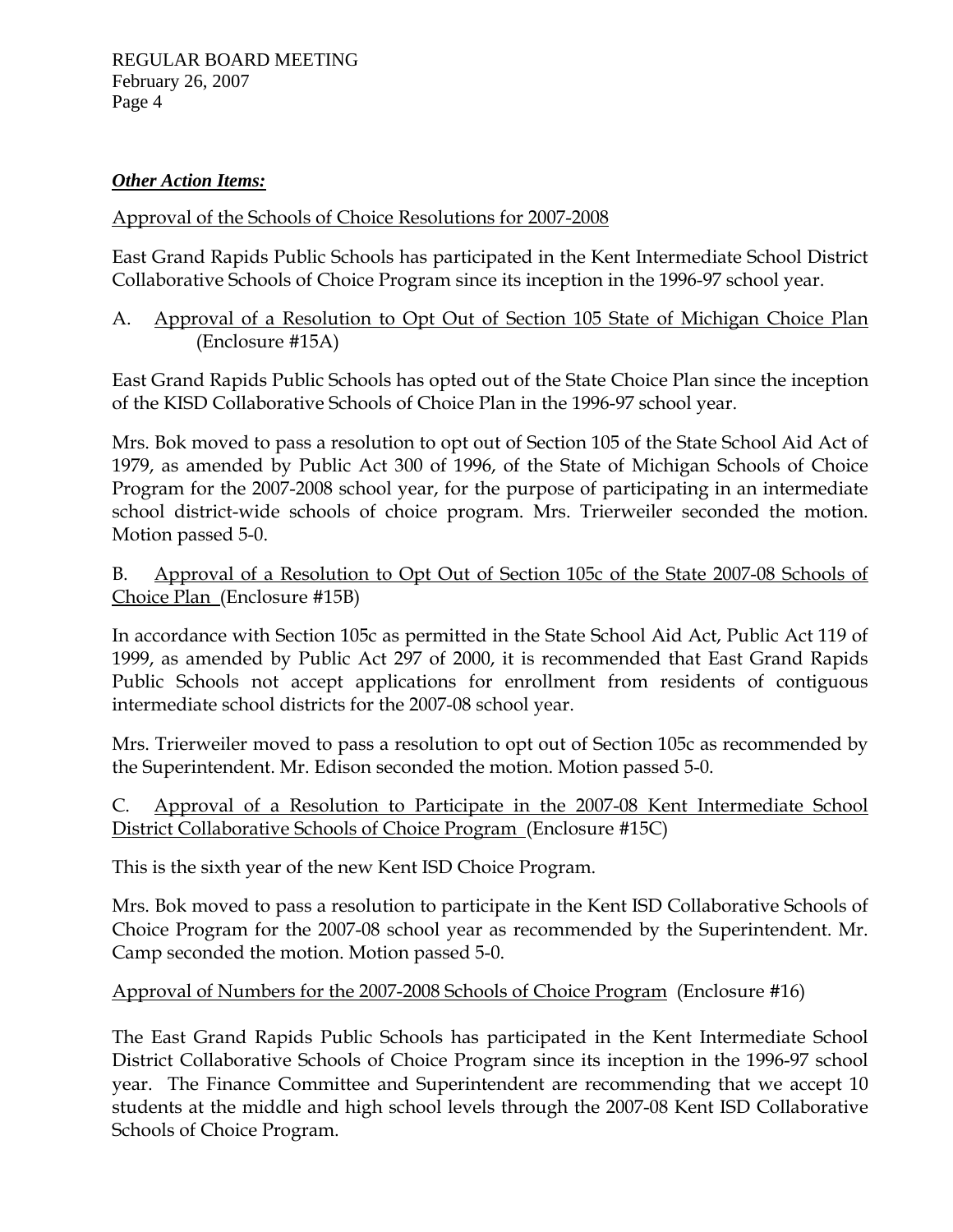Mrs. Bok moved to accept 10 students at the Middle and High School levels through the 2007-08 Kent ISD Collaborative Schools of Choice Program. Mrs. Trierweiler seconded the motion. There was discussion by the Board of the grade-level analysis and also the number of employee children being accepted and Dr. Shubel explained that per state law, employee children are not a part of the schools of choice program. Motion passed 5-0.

### Approval of March as "*Reading Incentive Month*" (Enclosure #17)

The Board is asked to designate March as "*Reading Incentive Month*" in East Grand Rapids Public Schools.

Mr. Edison moved to designate March as "*Reading Incentive Month*" in the East Grand Rapids Public Schools and to encourage all students, staff members, and community members to support this program. Mrs. Bok seconded the motion. Motion passed 5-0.

### Approval of Construction Bids for Breton Downs and Lakeside Elementary Schools 2006 Bond Program (Enclosure #18)

Bids were received for the construction being performed at Breton Downs and Lakeside Elementary Schools as part of the 2006 Bond Program. The Facilities Committee has received the bids and recommends approval.

Mr. Edison moved to approve contracts to complete the construction scheduled for Breton Downs and Lakeside Elementary Schools for the 2006 Bond Program as recommended by the Facilities Committee and Superintendent as presented in Enclosure #18 in the amount of \$2,828,726.00. Mrs. Bok seconded the motion. The Board had questions for Mr. Schwass of OAK and Mr. Philipps and discussed the bid. Motion passed 5-0.

### Approval of Bleacher Bids for the 2006 Bond Program (Enclosure #19)

Bids were received for the new bleachers being installed in the High School and Middle School gymnasiums as well as the mobile bleacher systems for the Breton Downs and Lakeside Elementary Schools gymnasiums. The Facilities Committee has received the bids and recommends approval.

Mr. Edison moved to approve the purchase of the bleacher systems from the low bidder, InterKel Corporation, in the amount of \$295,421.00, as recommended by the Facilities Committee and Superintendent. Mrs. Bok seconded the motion. Mr. Schwass of OAK described the bid to the Board and answered questions. Motion passed 5-0.

### Approval of Major Mechanical Equipment Bids for the 2006 Bond Program (Enclosure #20)

Bids were received for the major mechanical equipment being purchased for the 2006 Bond Program. The Facilities Committee has received the bids and recommends approval.

Mr. Edison moved to approve the purchase of the major mechanical equipment from the low bidder, York Corporation, in the amount of \$427,725.00 for the base bid and alternate as recommended by the Facilities Committee and Superintendent. Mr. Camp seconded the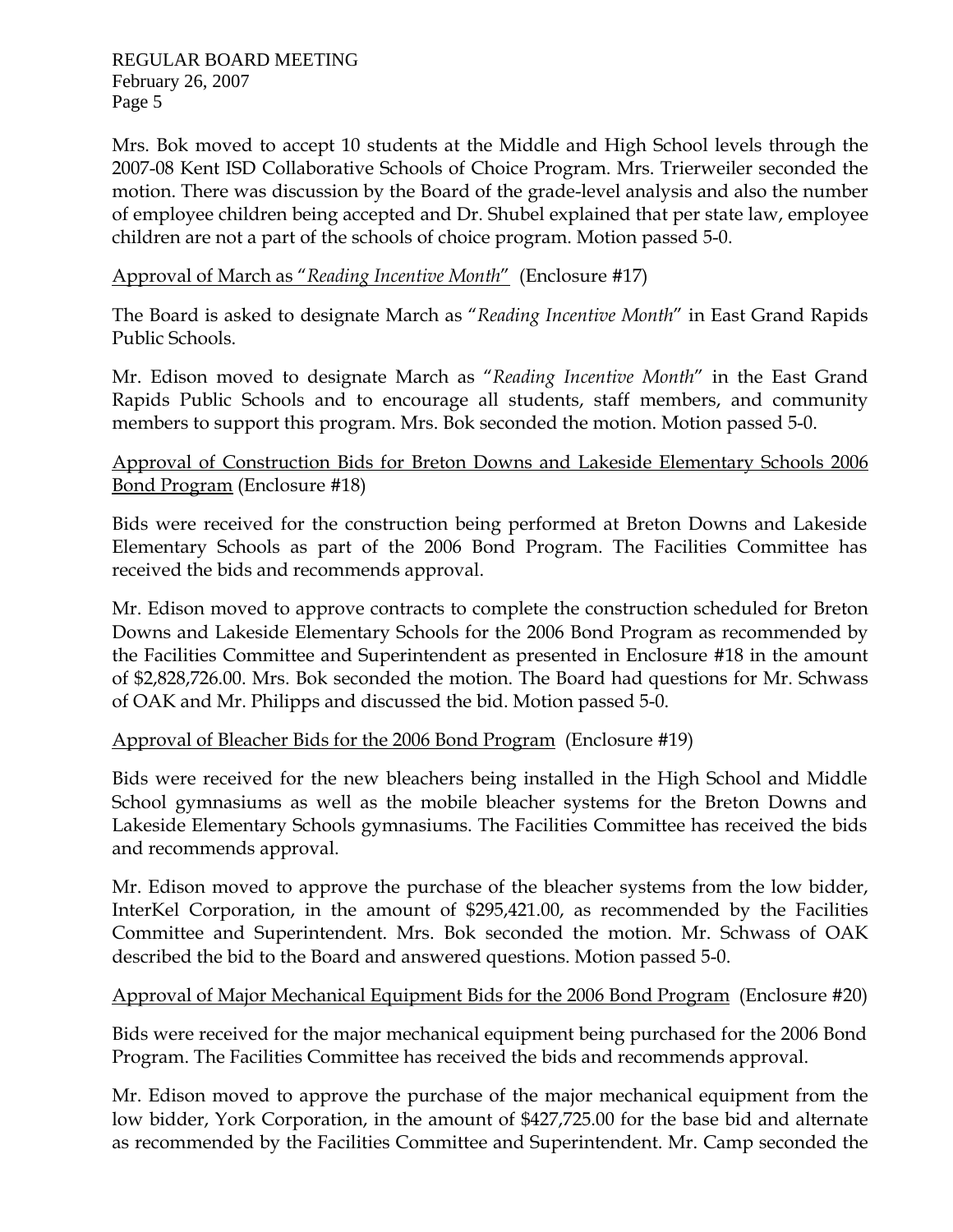motion. Mr. Schwass of OAK and Mr. Moxley of URS described the bid to the Board and answered questions. Motion passed 5-0.

### Approval of Early Retirement Incentive (Enclosure #21)

The EGREA Teachers' Association has requested a retirement incentive this year. The Finance Committee and Administration are recommending a retirement incentive for the 2006-07 school year.

Mrs. Bok moved to approve the Retirement Program as presented in Enclosure #21 upon the recommendation of the Superintendent. Mrs. Trierweiler seconded the motion. Dr. Shubel and Mr. Philipps described the incentive and answered questions from the Board. Motion passed 5-0.

### *Administrative Reports:*

Superintendent

"Did you Know?" Power-Point

Dr. Shubel presented a Power-Point presentation on "Did You Know?" She then discussed the need for us to keep ahead of upcoming technology. She reminded the Board that the educational system of the United States provides education for all students, whereas other countries like China and India only provide it for their high ability students.

Grand Rapids Community College Millage

The Grand Rapids Community College will be asking for a millage this year. This will be the first time GRCC has asked for a millage since 1998. More information to come soon.

### Assistant Superintendent for Business

### Governors Budget Proposal

For the current school year of 2006-07, Mr. Philipps reported that there is a shortfall in the school aid fund in revenue of \$224/pupil. The Governor's proposal is to reduce the assets of MSPERS (Michigan State Public Employee Retirement System) to eliminate half of the deficit. The other half would be eliminated by the proposed 2% excise tax. She is recommending 39% of the excise tax from this year on would go to schools. For the 2007-08 school year she is recommending a \$178/pupil increase. She is also recommending a 2.5% increase for at risk pupils. Middle School Math Initiative funds have been eliminated for 07-08. She is recommending consolidation of services for all school districts. There were questions from the Board and discussion of various implications.

2006 Bond Program Webpage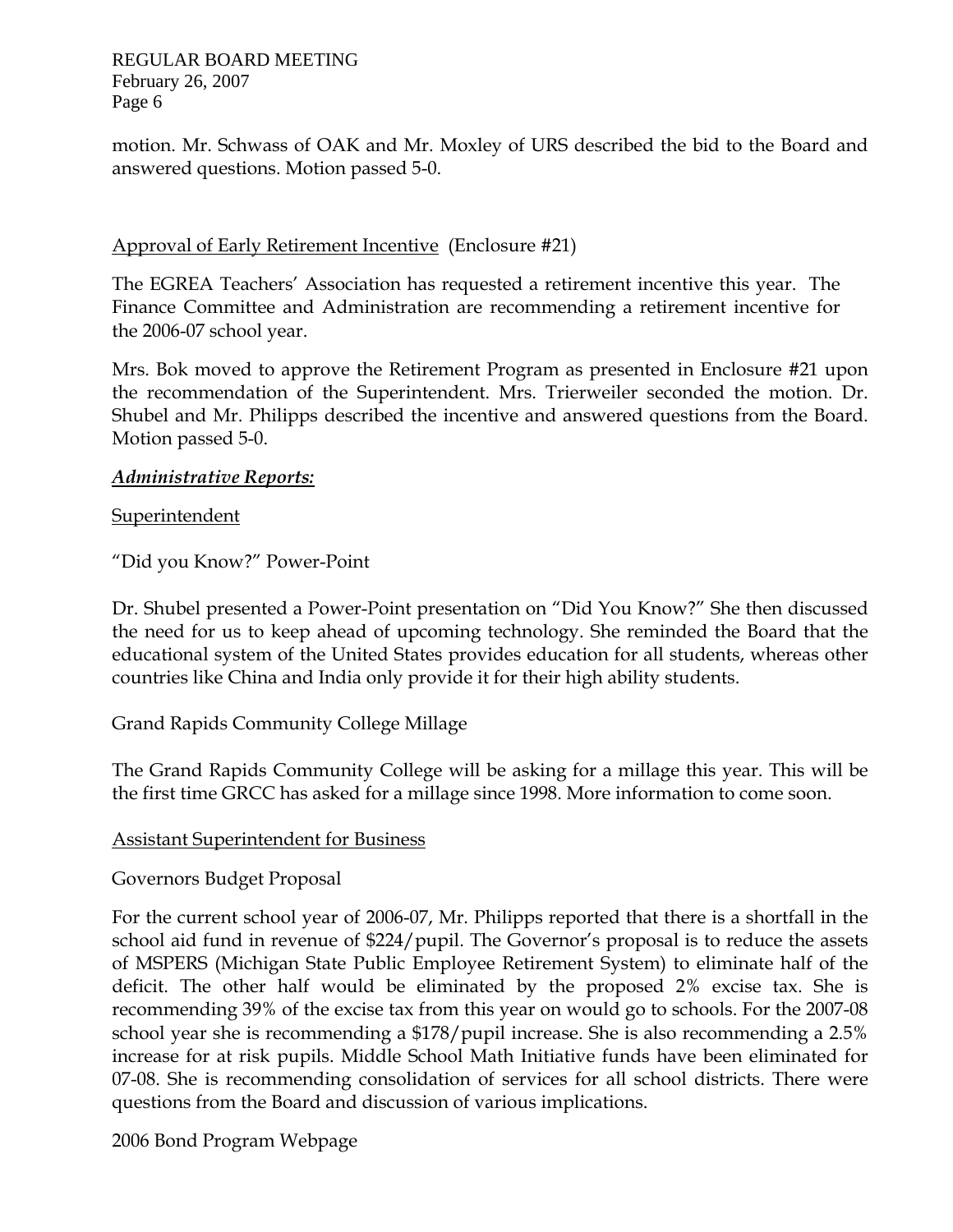Mr. Philipps gave a preview of the 2006 Bond Projects sub-page on the www.egrps.org webpage. He encouraged everyone to take the time to visit this page often and to follow the process of construction through this page. This information will be given to parents through the media, school newsletters and via PTA meetings.

#### Spring Student Count – February 14, 2007

We had a count of 3,040 students in February 2007 and in September 2006 the student count was 3,020. FTE numbers fall at 3,033 for February and 3,016 for September. The February numbers are preliminary at this point.

Assistant Superintendent of Instruction

Social Studies/Diversity Curriculum Update

Mrs. Glowicki stated that these committees are moving forward. The full curriculum package will most likely be brought to the Board for discussion at the April meeting. The teaching staff is very excited.

Technology Curriculum Update

This was reviewed at a previous Board meeting.

Summer School

Summer school will again be offered. Partially in response to the new graduation requirements the following classes will be offered: PE, Health (3 weeks) and the possibility of Algebra I (6 weeks). Mrs. Glowicki and Mr. Fisher are developing a unique and creative summer school schedule. Thanks to Mr. Fisher for his work on this. Summer school is selffunded and many of our own teachers will be teaching the classes.

Board Representative Report

Superintendent's Advisory Council (SAC) – Mrs. Trierweiler

Mrs. Trierweiler stated that at the last meeting the math curriculum was presented to the group and also Mr. Scott Robertson and Mr. Fred Bunn presented on the sharing of facilities and programs between the District and City.

Legislative Coffee with Vern Ehlers – Mr. Edison

The Legislative Coffee was held on February  $12<sup>th</sup>$  with Representative Ehlers. There were many parents and students in attendance. He was very receptive to the many questions and comments from everyone attending. He agreed to support the "We the People" program, which many times is on the chopping block for funding. The people in attendance appreciated the time and answers of Mr. Ehlers.

Youth Development – Mr. Camp